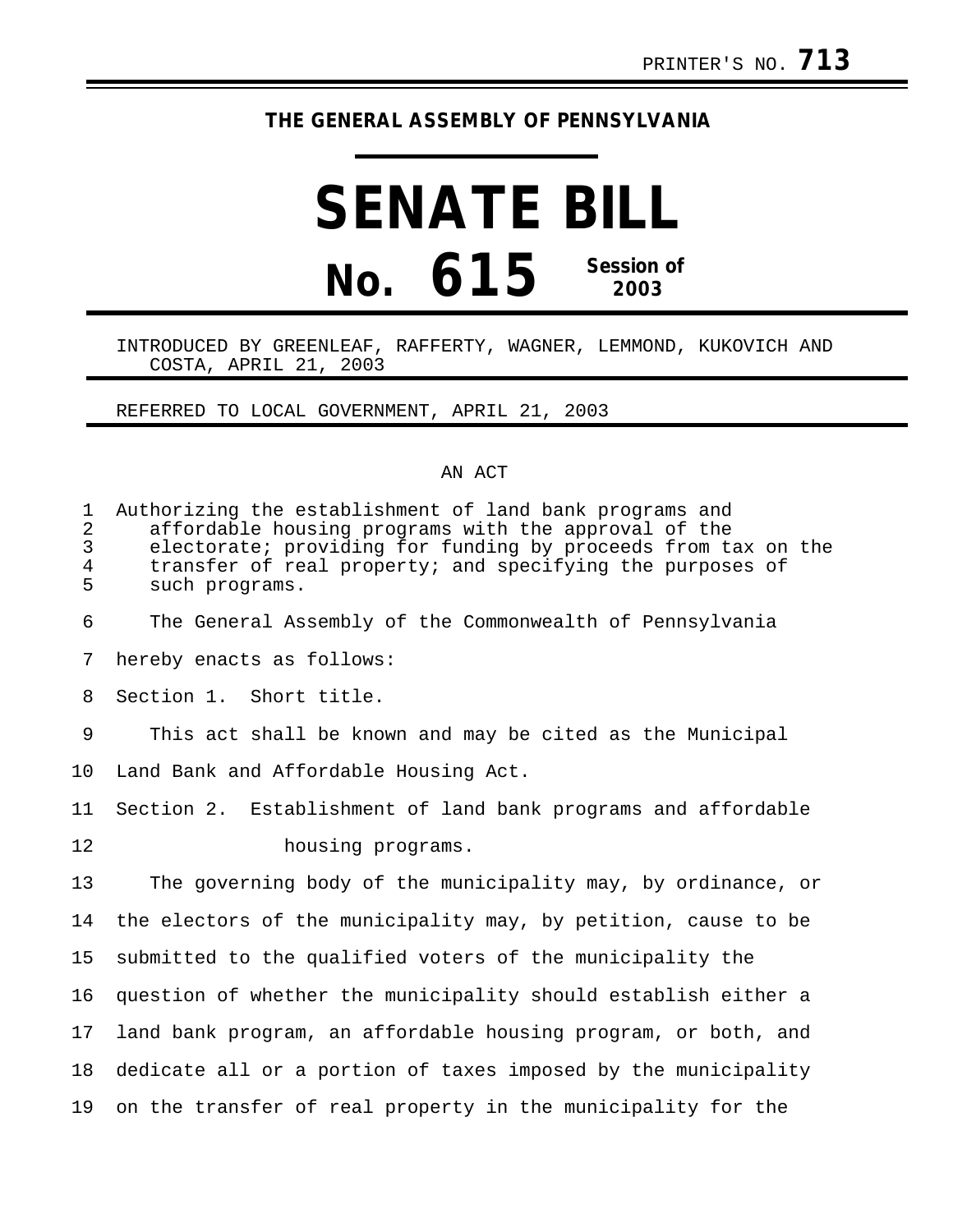1 purpose of funding the program or programs.

2 Section 3. Initiative of electors.

3 In order for the question of whether to establish either a 4 land bank program, an affordable housing program, or both, to be 5 initiated by petition of electors, petitions calling for the 6 question containing signatures of at least 5% of the electors 7 voting for the Office of Governor in the last gubernatorial 8 general election in the municipality shall be filed with the 9 county board of elections.

10 Section 4. Filing of ordinance or petition.

11 The ordinance or petition calling for the question of whether 12 to establish a land bank program, an affordable housing program, 13 or both, that is to be submitted to the electors shall be filed 14 with the election officials not later than the 13th Tuesday 15 prior to the next primary, municipal or general election. The 16 petition and proceedings therein shall be in the manner and 17 subject to the provisions of the election laws which relate to 18 the signing, filing and adjudication of nomination petitions 19 insofar as such provisions are applicable, except that no 20 petition shall be signed or circulated prior to the 20th Tuesday 21 before the election nor later than the 13th Tuesday before the 22 election.

23 Section 5. Form of question for land bank program.

24 The question of whether to establish a land bank program 25 shall be in substantially the following form:

26 "Do you favor the establishment, administration and 27 maintenance of a land bank program for the purpose of 28 enabling [insert name of municipality] to acquire open-29 space land or interests in such land to conserve natural 30 and scenic resources, to preserve agricultural land and 20030S0615B0713 - 2 -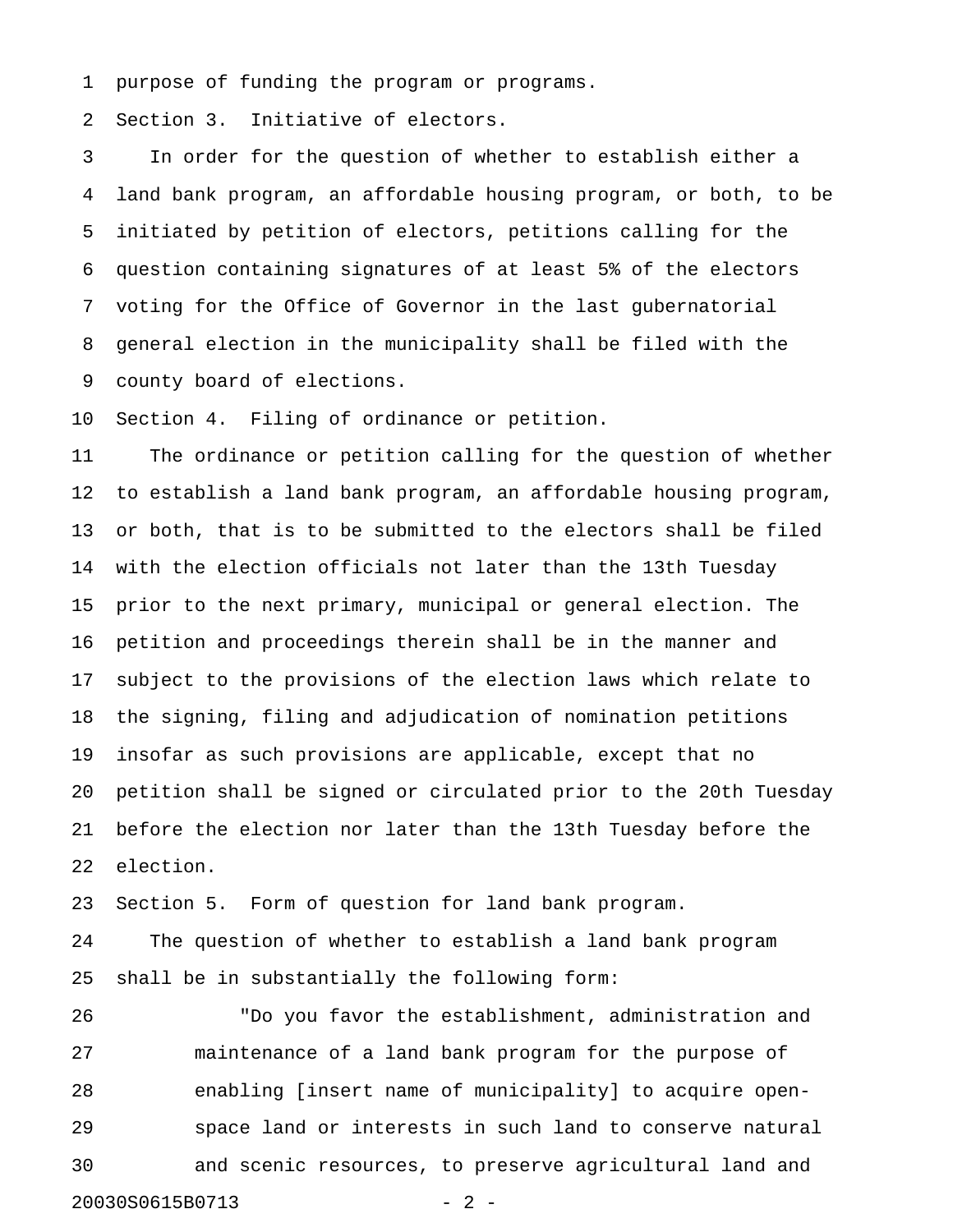1 to augment public recreation opportunities and the 2 dedication of taxes imposed by the municipality on the 3 transfer of real property in the municipality for funding 4 of the program?"

5 Section 6. Form of question for affordable housing program. 6 The question of whether to establish an affordable housing 7 program shall be in substantially the following form:

8 "Do you favor the establishment and administration of 9 a program consisting of the awarding of grants to 10 nonprofit organizations, housing authorities and 11 redevelopment authorities to provide adequate, safe and 12 affordable housing in [insert name of municipality] for 13 low-income individuals and families, and the dedication 14 of taxes imposed by the municipality on the transfer of 15 **real property in the municipality for funding of the** 16 program?"

17 Section 7. Dual question.

18 In the event that the ordinance or petition calls for the 19 question of whether to establish both a land bank program and an 20 affordable housing program, the questions set forth in sections 21 5 and 6 may be appropriately combined into one question.

22 Section 8. Dedication of portion of tax.

23 The ordinance or petition calling for a question of whether 24 to establish a land bank program, an affordable housing program, 25 or both, may call for some percentage less than all of the tax 26 imposed by the municipality on the transfer of real property to 27 be dedicated for the program or programs, in which case the 28 question on the ballot shall be revised to indicate the portion 29 of the tax to be so dedicated.

30 Section 9. Municipal option.

20030S0615B0713 - 3 -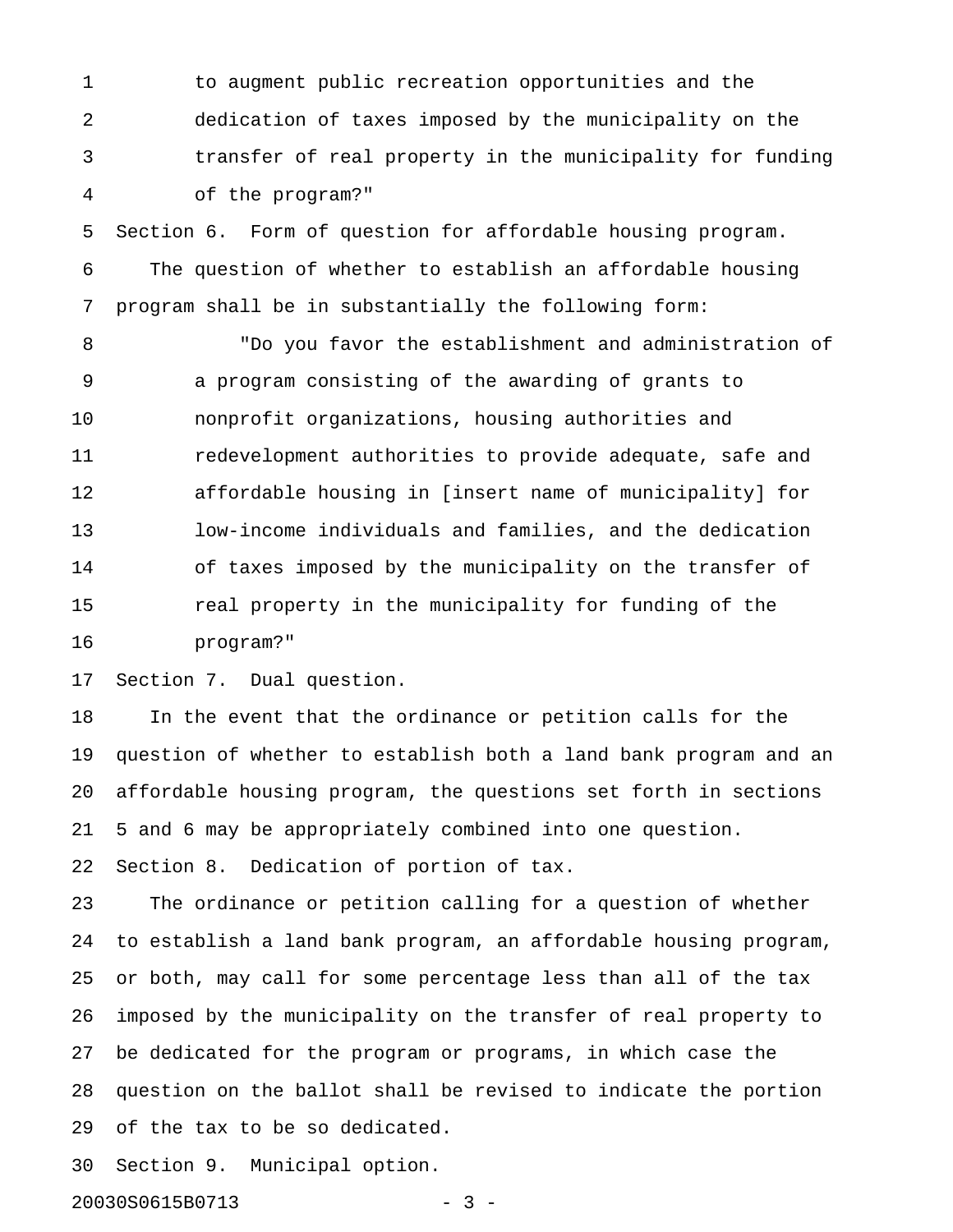1 In the event that a special fund for purposes of affordable 2 housing exists at the county level, a municipality shall have 3 the option of dedicating the revenue derived from taxes imposed 4 by the municipality on the transfer of real property and 5 dedicated for affordable housing purposes to the county fund. 6 Moneys so dedicated shall be deposited in the county special 7 fund for affordable housing for use by the county in providing 8 grants to nonprofit organizations, housing authorities and 9 redevelopment authorities to provide adequate, safe and 10 affordable housing in the municipality that exercises its option 11 under this section.

12 Section 10. Establishment of program.

13 If a majority of the electors voting on the question of 14 establishing, administering and maintaining a land bank program 15 or an affordable housing program, or both, and dedicating taxes 16 imposed by the municipality on the transfer of real property 17 within the municipality in order to fund the program or programs 18 vote in favor of the question, the governing body of the 19 municipality within 90 days following the certification of the 20 results of the election shall adopt an ordinance or ordinances 21 establishing the appropriate program or programs. If both a land 22 bank program and an affordable housing program are approved, the 23 ordinance or ordinances shall specify the portion of available 24 funds allocated to each program.

25 Section 11. Special fund.

26 (a) Land Bank Fund.--Unless a municipality exercises its 27 option pursuant to section 9, all revenue derived from a tax 28 imposed by the municipality on the transfer of real property in 29 the municipality dedicated for land bank purposes, affordable 30 housing purposes, or both, shall be remitted by the county 20030S0615B0713 - 4 -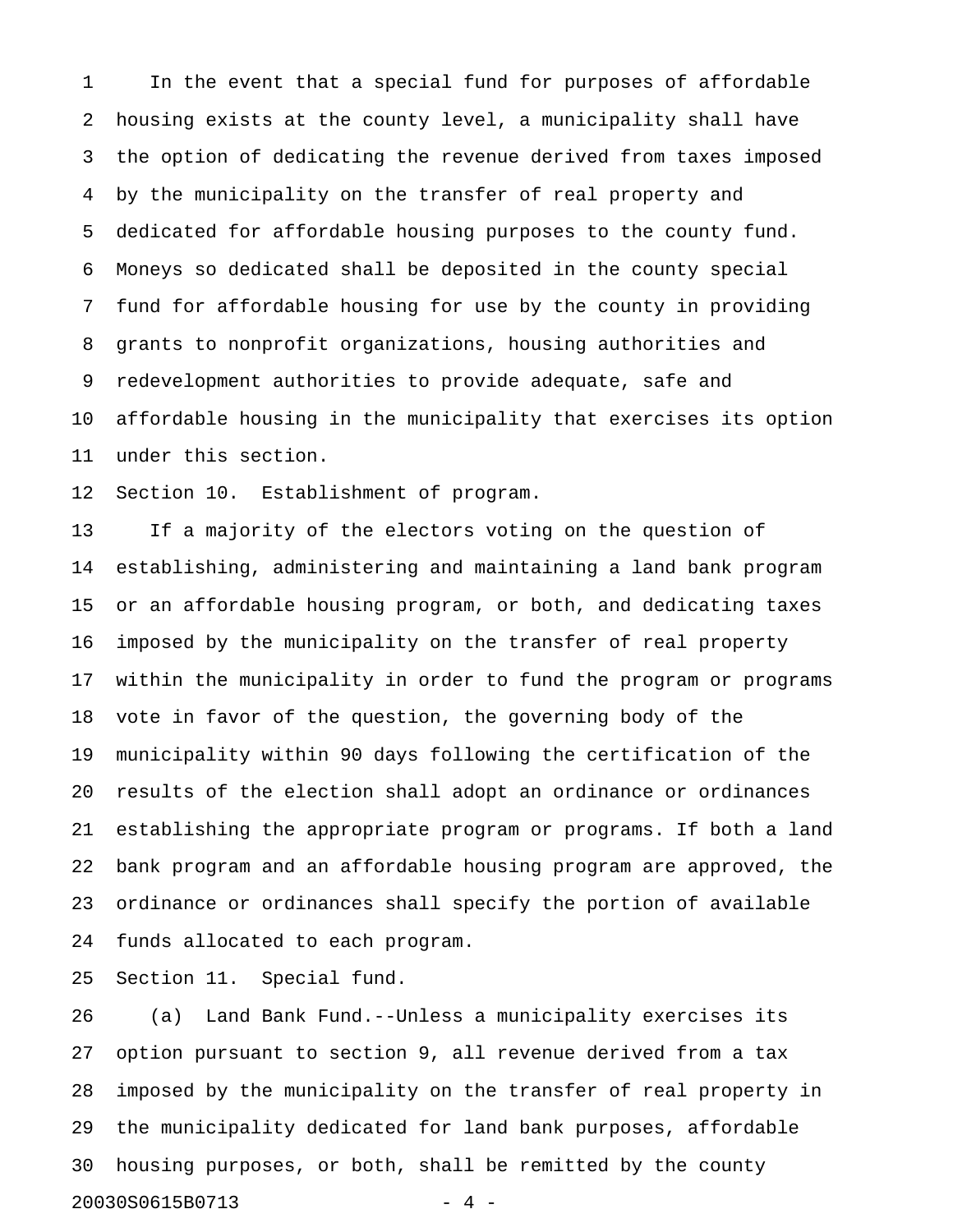1 recorder of deeds to the municipality and deposited in a special 2 fund to be known as the Land Bank Fund, the Affordable Housing 3 Fund or the Land Bank and Affordable Housing Fund, whichever may 4 be appropriate, and used exclusively for the purposes authorized 5 by this act.

6 (b) Donations.--The municipality may accept donations from 7 any source for the purposes authorized by this act, and any 8 funds so received, including any funds which may become 9 available from the Federal or State government for the purposes 10 stated in this act, all revenues derived from the sale of bonds 11 for land bank purposes and interest accrued, shall be deposited 12 in the appropriate special fund, including the special county 13 fund in the case of a municipality exercising its option 14 pursuant to section 9.

15 (c) Deposit of proceeds.--All proceeds from the rental, 16 lease or sale of any open-space land or an interest therein that 17 the municipality acquired through the land bank program shall be 18 deposited in the Land Bank Fund.

19 Section 12. Acquisition of open-space land.

20 (a) Moneys in fund.--Moneys in a Land Bank Fund shall be 21 used by the municipality for the acquisition and maintenance of 22 open-space land and interests in open-space land within the 23 municipality and for related administrative expenses, including, 24 but not limited to, expenditures for engineering, legal and 25 appraisal services and for the repayment of debts incurred 26 through the issuance of bonds pursuant to section 13.

27 (b) Approval not required.--When a land bank program has 28 been established, no additional approval of the electors shall 29 be required for the acquisition of open-space land or interests 30 therein with money in the Land Bank Fund, nor shall approval of 20030S0615B0713 - 5 -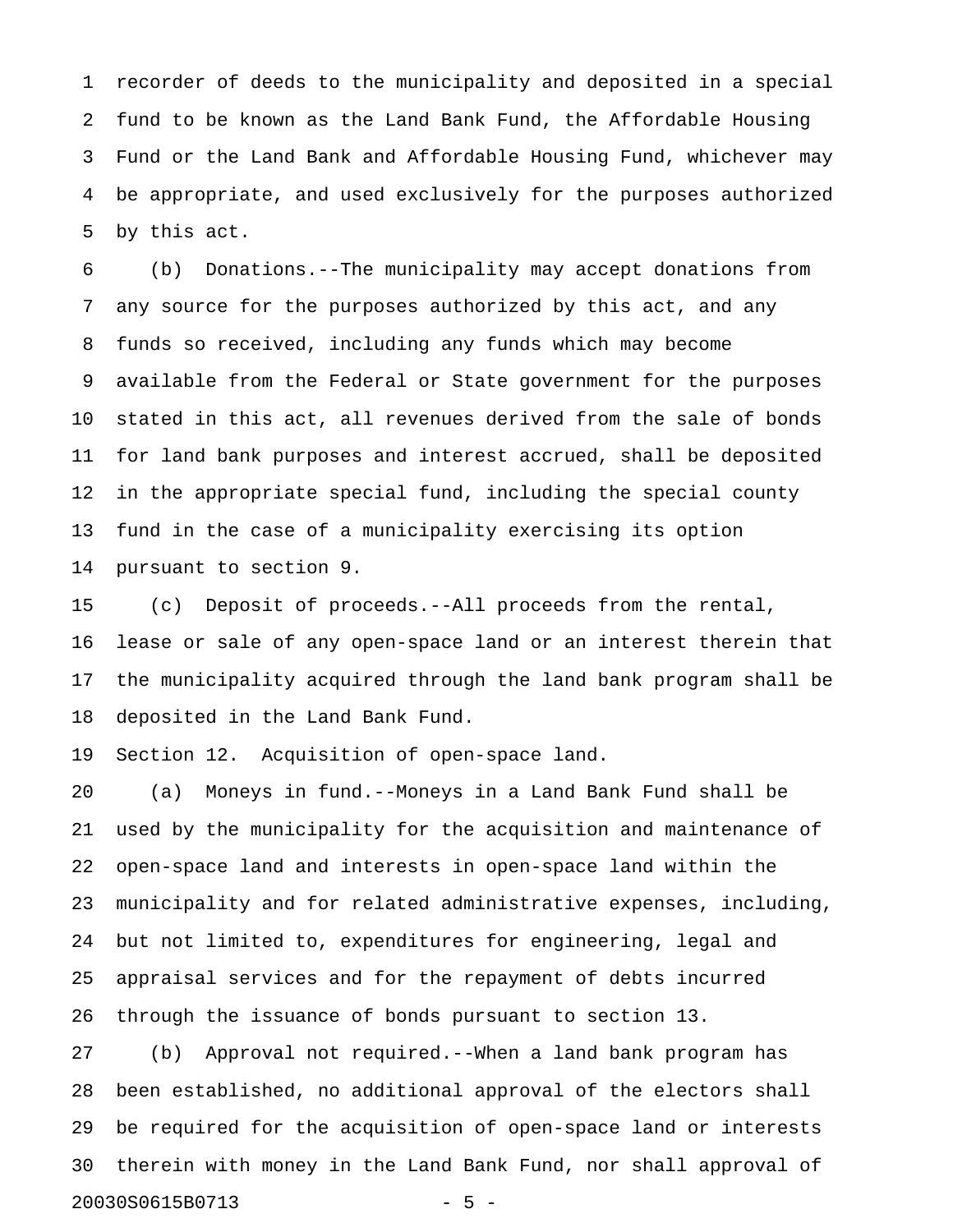1 the electors be required for the governing body of the 2 municipality, on behalf of the municipality, to accept title to 3 open-space lands or interests therein which may be donated to 4 the municipality.

5 (c) Public notice.--The governing body of the municipality 6 shall give public notice of a meeting at which final action on 7 an acquisition of open-space land or an interest therein or 8 acceptance of a donation of open-space land is to be taken, 9 which public notice shall be given in the manner prescribed by 10 65 Pa.C.S. Ch. 7 (relating to open meetings) and shall include a 11 brief description of the proposed transaction.

12 (d) Advice of commission and advisory council.--The 13 governing body of the municipality shall seek the advice of the 14 municipality's planning commission and the Environmental 15 Advisory Council established under 53 Pa.C.S. Ch. 23 Subch. B 16 (relating to environmental advisory councils) if the 17 municipality has established such a council with respect to all 18 transactions involving open-space land.

19 (e) Appraisals.--At least two independent appraisals shall 20 be obtained prior to the purchase by the municipality of any 21 open-space land or interest therein.

22 (f) Public purposes.--Any land acquired by a municipality 23 pursuant to this act shall be deemed to be held and used for 24 public purposes.

25 (g) Definition.--As used in this act, the term "open-space 26 land" means land that will be used for any of the following 27 purposes:

28 (1) To conserve natural or scenic resources, including, 29 but not limited to, soils, beaches, streams, wetlands or 30 tidal wetlands.

20030S0615B0713 - 6 -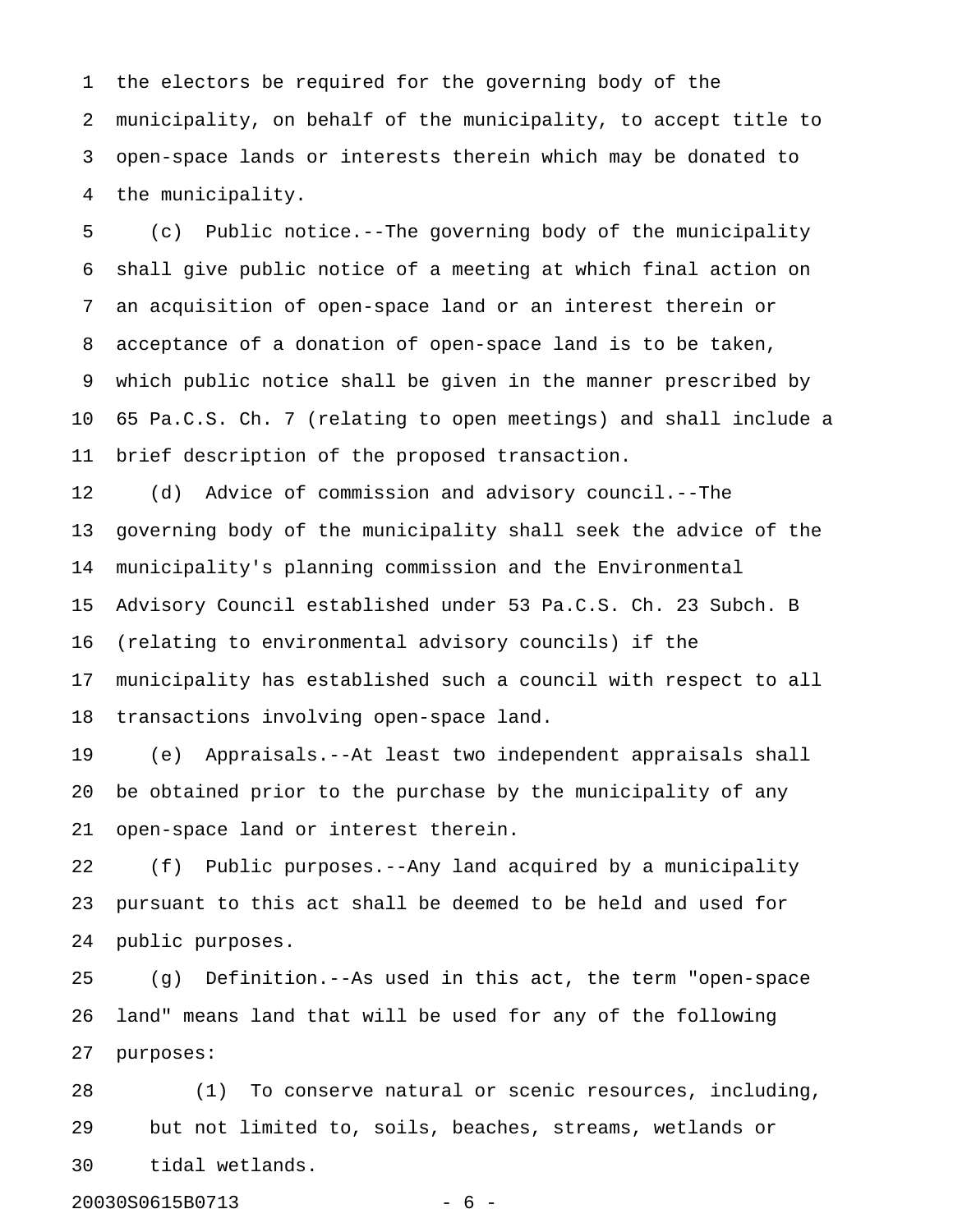1 (2) To preserve agricultural land, including the 2 preservation of agricultural land through the purchase of 3 agricultural conservation easements as provided in the act of 4 June 30, 1981 (P.L.128, No.43), known as the Agricultural 5 Area Security Law.

6 (3) To enhance the value to the public of abutting or 7 neighboring parks, forests, wildlife preserves, nature 8 reservations or other public open spaces.

9 (4) To augment public recreation opportunities. 10 (5) To preserve sites of historic, geologic or botanic 11 interest.

12 Section 13. Bond issues for open-space land.

13 In anticipation of moneys becoming available in the Land Bank 14 Fund, the governing body of the municipality may issue bonds for 15 the exclusive purpose of acquiring and maintaining open-space 16 land or interests therein.

17 Section 14. Conveyance of open-space land.

18 (a) Acquisition of land.--The governing body of the 19 municipality may, by competitive bid as provided in subsection 20 (b), and subject to the same requirements as provided in section 21 12(c), (d) and (e) for acquisition of open-space land, convey 22 open-space land, portions thereof or interests therein subject 23 to a protective covenant in the deed of conveyance that the land 24 will be used only for the purposes of open-space land, as 25 defined in this act, with reversion to the municipality in the 26 event the covenant is violated. The protective covenant in the 27 deed of conveyance shall state with specificity the use or 28 restrictions on use applicable to the land so conveyed. No 29 conveyance of open-space land or an interest therein without 30 this protective covenant in the deed shall be made without 20030S0615B0713 - 7 -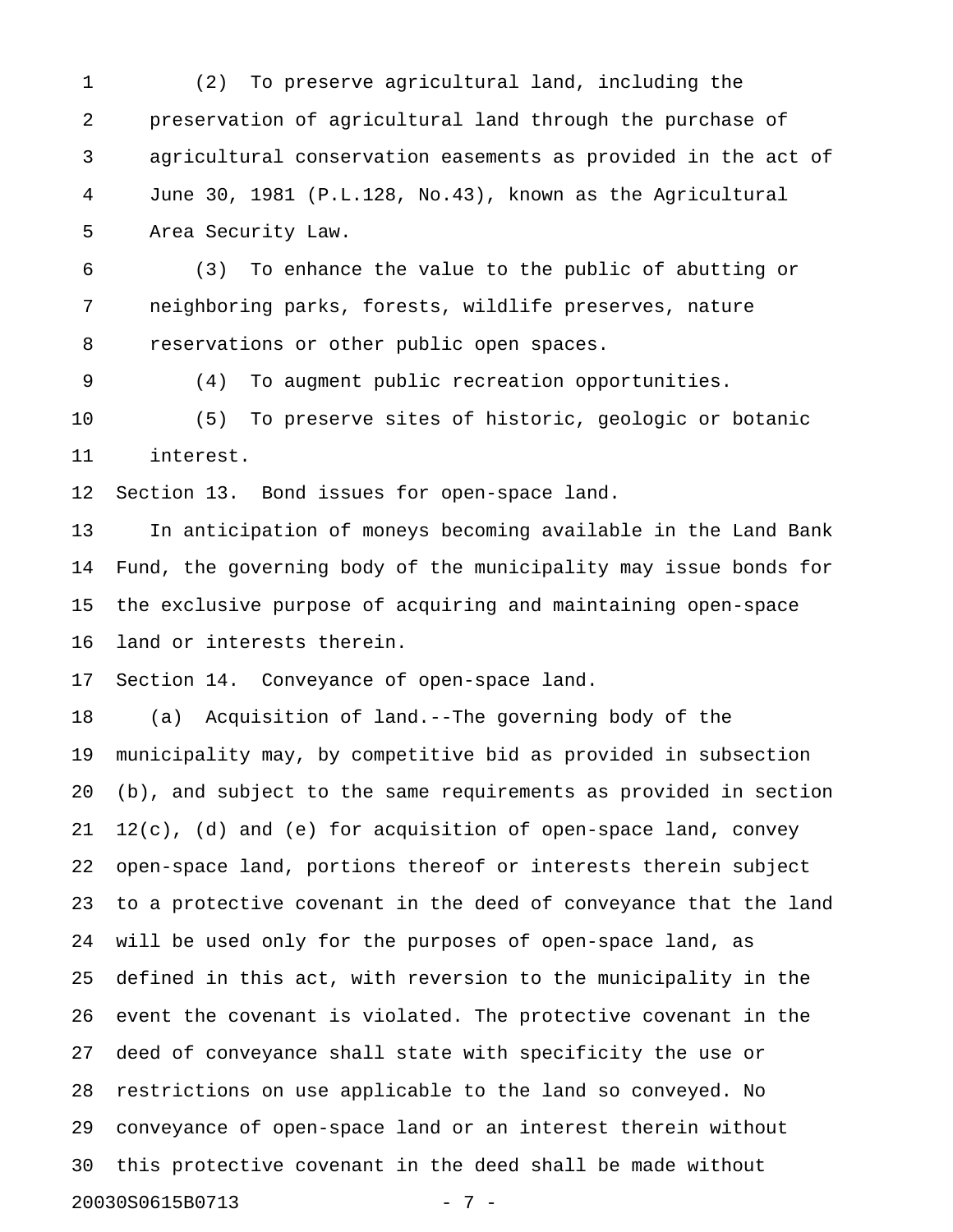1 approval of the court of common pleas. The court of common pleas 2 may not approve the proposed conveyance without a protective 3 covenant in the deed unless the court determines that there is 4 an overriding public need that cannot be met through the use of 5 any other land within the municipality.

6 (b) Sale of land.--Open-space land, portions thereof or 7 interests therein may be sold by the municipality to the highest 8 bidder, subject to the protective covenant specified in 9 subsection (a), after due notice by the advertisement for bids 10 in one newspaper of general circulation in the municipality. The 11 advertisement shall be published once not less than ten days 12 prior to the date fixed for the opening of bids, and the date 13 for opening bids shall be announced in the advertisement. The 14 acceptance of bids shall be made only by public announcement at 15 a regular or special meeting of the governing body of the 16 municipality. All bids shall be accepted on the condition that 17 payment of the purchase price in full shall be made within 90 18 days of the acceptance of bids.

19 (c) Donation of land.--Notwithstanding any other provision 20 of this act, a municipality may donate land or any portion 21 thereof or interest therein acquired pursuant to a land bank 22 program to a conservancy which possesses a tax-exempt status 23 pursuant to section  $501(c)(3)$  of the Internal Revenue Code of 24 1986 (Public Law 99-514, 26 U.S.C. § 501(c)(3)) and which has as 25 its primary purpose preservation of land for historic, 26 recreational, scenic, agricultural or open-space opportunities. 27 Prior to this donation, the governing body of the municipality 28 shall give public notice in the manner provided in section  $29$   $12(c)$ . This donation shall be subject to the protective covenant 30 specified in subsection (a).

20030S0615B0713 - 8 -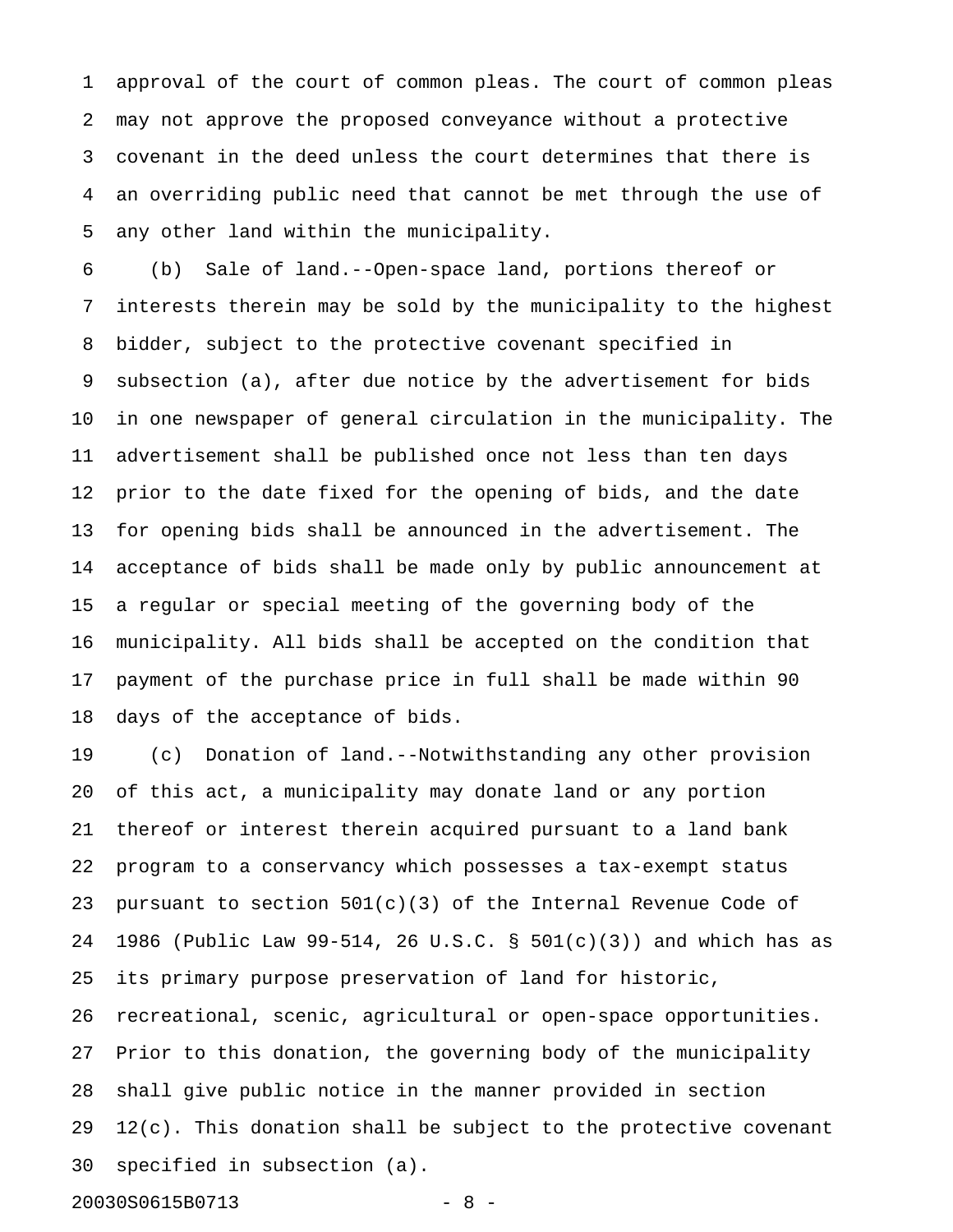1 Section 15. Use of Affordable Housing Fund.

2 (a) Grants.--Moneys deposited in an Affordable Housing Fund 3 and interest earned on moneys deposited in this fund shall be 4 used solely for the purpose of making grants to nonprofit 5 organizations, housing authorities and redevelopment authorities 6 for affordable housing purposes. Qualifications for grants, the 7 manner of making applications for grants and authorized uses of 8 grant moneys shall be provided for in the ordinance establishing 9 the affordable housing program. Authorized uses of grant moneys 10 may include plan preparation, the acquisition of property, the 11 construction of new residential buildings, demolition of 12 existing buildings, construction, reconstruction, alteration and 13 repair of residential buildings and any other associated work, 14 including administrative costs and the cost of professional and 15 technical assistance.

16 (b) Public notice.--The governing body of the municipality 17 shall give public notice of a meeting at which final action on a 18 grant from the Affordable Housing Fund is to be taken. The 19 public notice shall be given in the manner prescribed by 65 20 Pa.C.S. Ch. 7 (relating to open meetings) and shall include a 21 brief description of the proposed project.

22 Section 16. Termination of land bank program or affordable 23 housing program.

24 (a) Referendum.--The governing body of the municipality may, 25 by ordinance, or the electors of the municipality may, by 26 petition, cause to be submitted to the qualified voters of the 27 municipality the question of whether the municipality should 28 terminate an established land bank program, an established 29 affordable housing program, or both.

30 (b) Petition.--A petition by the electors shall be in the 20030S0615B0713 - 9 -